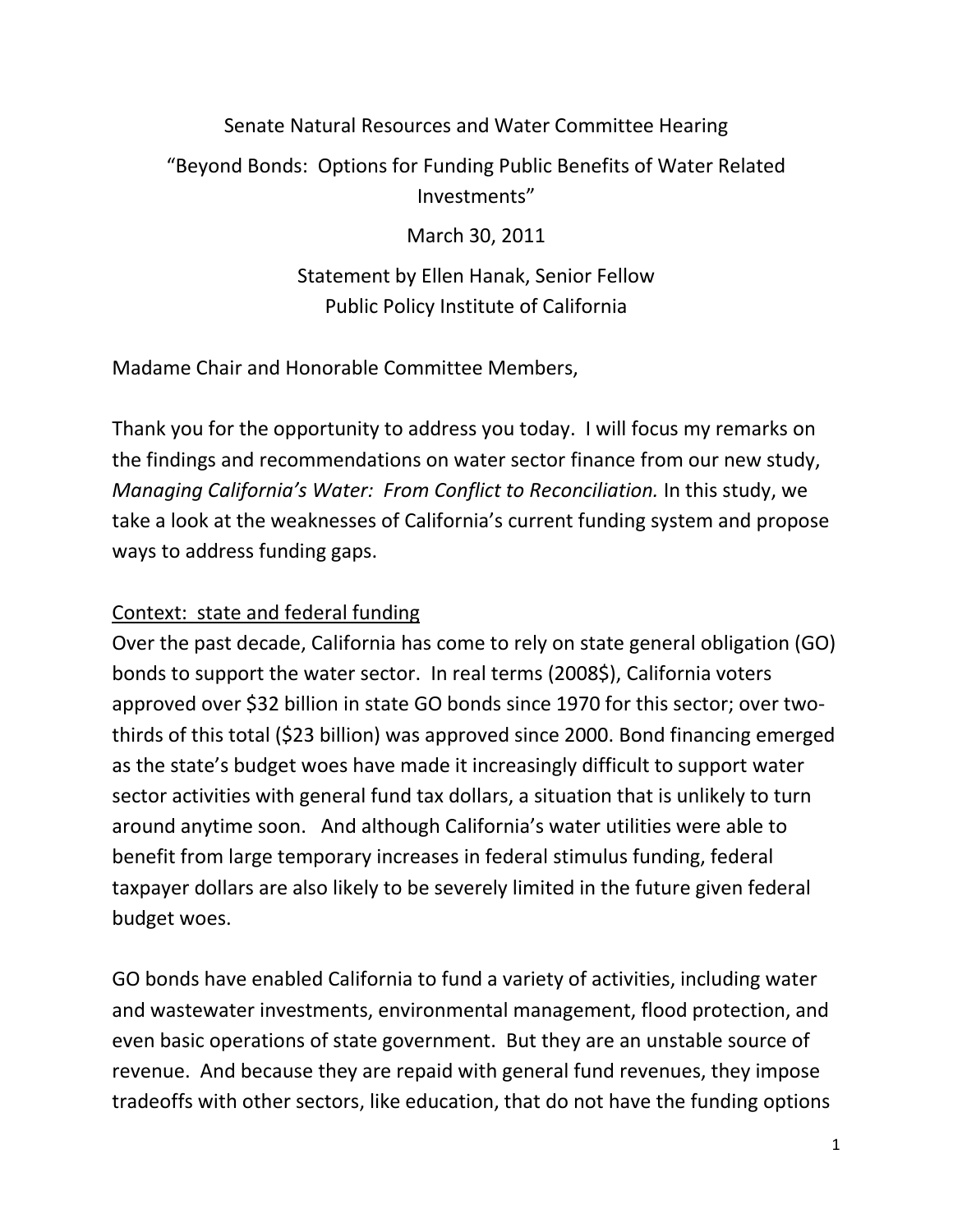available to the water sector. To fund the water system, California should be relying much more heavily on fees levied on water users rather than general tax dollars. Such fees can provide more reliable funding, while providing the right incentives to water system users to reduce risky and environmentally harmful practices.

## Weaknesses of the current system: a mixed picture

If we take a quick look across the various components of the water system, it's clear that the parts of the system that already rely on user finance are in the best shape.

- Water and wastewater utilities which deliver water to the state's residents and businesses and treat their wastewater discharges – account for the largest expenditures within the water sector, and they are primarily funded by their ratepayers. Overall, California's water and wastewater utilities have been investing at higher rates than estimated needs. They are generally able to raise rates when justified, and their rates are in the range considered affordable. Although these utilities certainly benefit from the availability of bond funding, bonds are supporting activities they could finance through water rates.
- In contrast, we found serious funding concerns in the area of flood protection. Historically flood protection has relied on a substantial federal cost share (often 65%), and relatively limited local contributions (typically only 10 to 15%). But federal contributions have not kept pace with funding needs. These needs also far surpass the amounts available from state GO bonds (including the roughly \$5 billion available since 2006). This is an area where greater local cost shares will be necessary.
- Another major problem area is environmental management. There are considerable unmet needs to improve flows, habitat, and water quality. California has largely been relying on bond funds to support environmental management and the underlying science needed to better identify management actions. A more stable source of funding is needed, supported by those who use water and discharge pollutants into the system.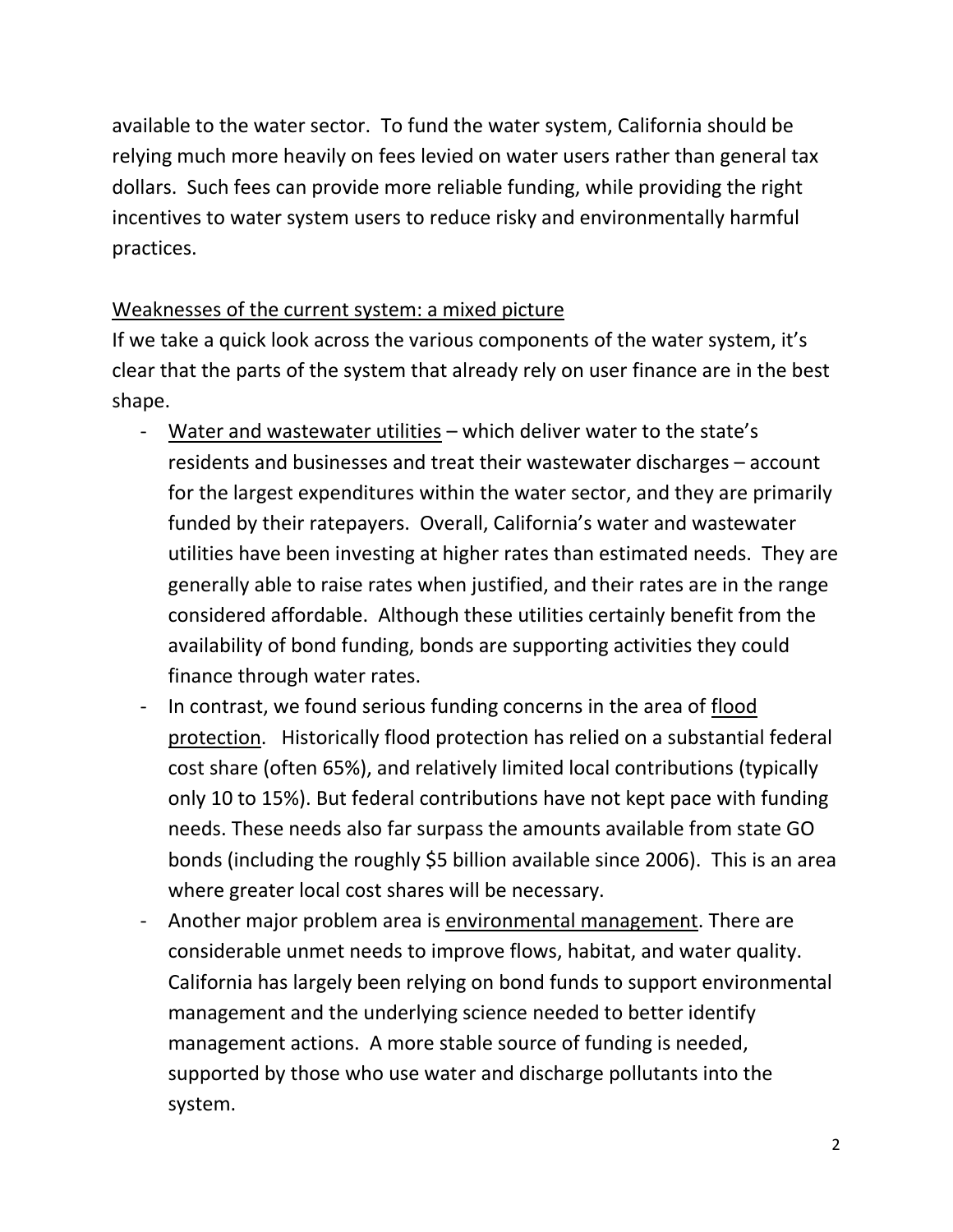- Finally, state planning and management functions are facing a financial crisis. California used to rely on general fund revenues to support these actions, but state budget woes have made this difficult. Since 2001, bonds have funded at least one-quarter, and sometimes more than half of the Department of Water Resource's operational expenses in most years.

## What we propose: a system supported by water users

To fill the gaps in water finance, we propose a system that relies more fully on user-generated funds. Currently water system beneficiaries aren't paying the full cost of the system, and state and federal tax revenues will be an inadequate and unreliable source for the foreseeable future. The basic idea is that those who divert water, discharge pollutants into water bodies, or develop land in ways that increase flood risk contribute to a more sustainable, safer system. We propose four categories of fees:

- A public goods charge on water use: a volumetric charge on all surface and groundwater users, to fund the public goods aspects of water management (ecosystem management, administration, research and development) and to incentivize regional water supply reliability projects and integrated water management (something now supported by state GO bonds). Parallels in other sectors include the public benefit charge in the energy sector, in place since 1996, and the fuel tax, in place since the 1920s. In the water sector, some regional agencies, including the Metropolitan Water District of Southern California and the Sonoma County Water Agency, already levy such fees.
- Special mitigation fees: Regulatory fees are appropriate to directly support environmental mitigation of some actions. This includes surcharges on chemicals that are contaminating the state's waterways and fees to support environmental mitigation of the state's many dams and the retirement of those dams whose economic benefits have ceased to outweigh the environmental damage they cause. Parallels exist in numerous areas, including charges for hazardous waste disposal (e-waste, oil, lead paint) and mine site restoration.